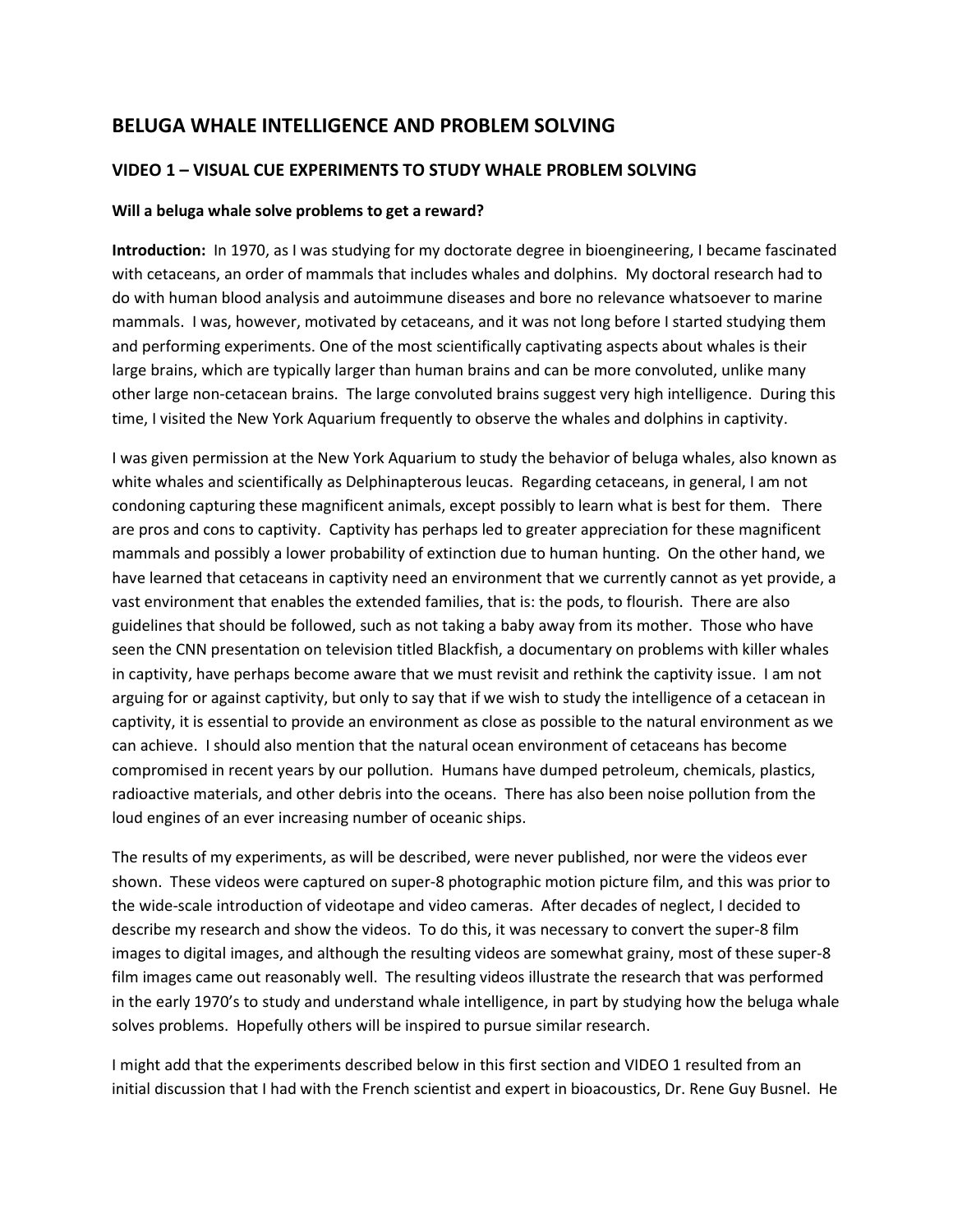had studied many bioacoustics phenomena, including dolphin sounds in the wild as well as human whistling languages that evolved independently in separate areas of our planet. Dr. Busnel was a friend of Jacques Costeau and appeared on Cousteau's extremely popular weekly TV show back then. When I discussed my thoughts about experiments to study whale intelligence, Dr. Busnel suggested a line of experimentation using hand signals that resulted in some of the experiments reported here. Another of my mentors in this project was Myron S. Jacobs, PhD, the head of the Cetacean Brain Laboratory and Staff Scientist at the Osborn Laboratories of Marine Sciences at the New York Aquarium. Dr. Jacobs, a neuroanatomist was, even at that time, a world class expert in comparative anatomy of the cetacean nervous system. My chief experimental collaborator was Austin McDevitt, Head Trainer at the New York Aquarium and a former US Navy diver. In addition, there were other trainers and collaborators who participated in the actual experiments. Unfortunately, my notes from many decades ago do not name everyone. Some collaborators, however, may recognize themselves in the videos, and if so I hope that these former collaborators feel free to contact me.

**Experiments using hand signals:** As can be seen in the accompanying videos, whales and dolphins in aquarium shows visually observe hand signals that are made by their trainer and perform stunts for the audience. These hand signals are developed and used to shape natural behaviors into stunts through many hours of training. Two of the hand signals used frequently were the "kiss", where the whale leaps out of the water and makes contact with the side of the trainer's face and "wave goodbye", where the whale partially submerges and waves a flipper back and forth. When a stunt is performed correctly, the cetacean is rewarded with a fish. The experiments that I will describe consisted of studying what happens with a beluga whale if any of the following occurs: **A)** if the trainer who provides the hand signal wears a disguise; or **B)** if a person unfamiliar to the whale provides the hand signal; or **C)** if a 3 dimensional representation of a human gives the hand signal; or **D)** if a 2-dimensional representation of a human gives the hand signal. These situations may be viewed as problems presented to the whale, where a correct solution results in a fish as the reward.

Although only two beluga whales were studied in this set of experiments, most experiments were performed by a whale named Alex, who at the time weighed 730 kilograms, measured 4 meters in length, and was approximately 13 years old. At the time, Alex had been participating in the New York Aquarium whale-dolphin show for 18 months. The other whale, named Ethel, weighed 460 kilograms, measured 3.6 meters in length, and was approximately 9 years old. After Ethel had undergone 7 months of training as a show animal, some of the experiments performed with Alex were repeated with her. All experiments were performed at the New York Aquarium and in conjunction with Austin, the head trainer at that time. In many experiments, both Alex and Ethel were present. In some experiments, there were also present in the pool several Pacific white-sided dolphins, known scientifically as Lagenorhynchus obliquidens, and more commonly as "Lags".

Our visual cue experiments were performed with the same cues as were used in the training sessions and shows conducted at the aquarium. The method of presentation or "configuration" of the cue was our experimental variable. For example, the same cue could be given by a disguised person or by a dummy. The official training sessions and shows were conducted by a trainer at the aquarium for the public on a regular schedule of 5 times per day 6 days per week, each session equaling 15 to 30 minutes.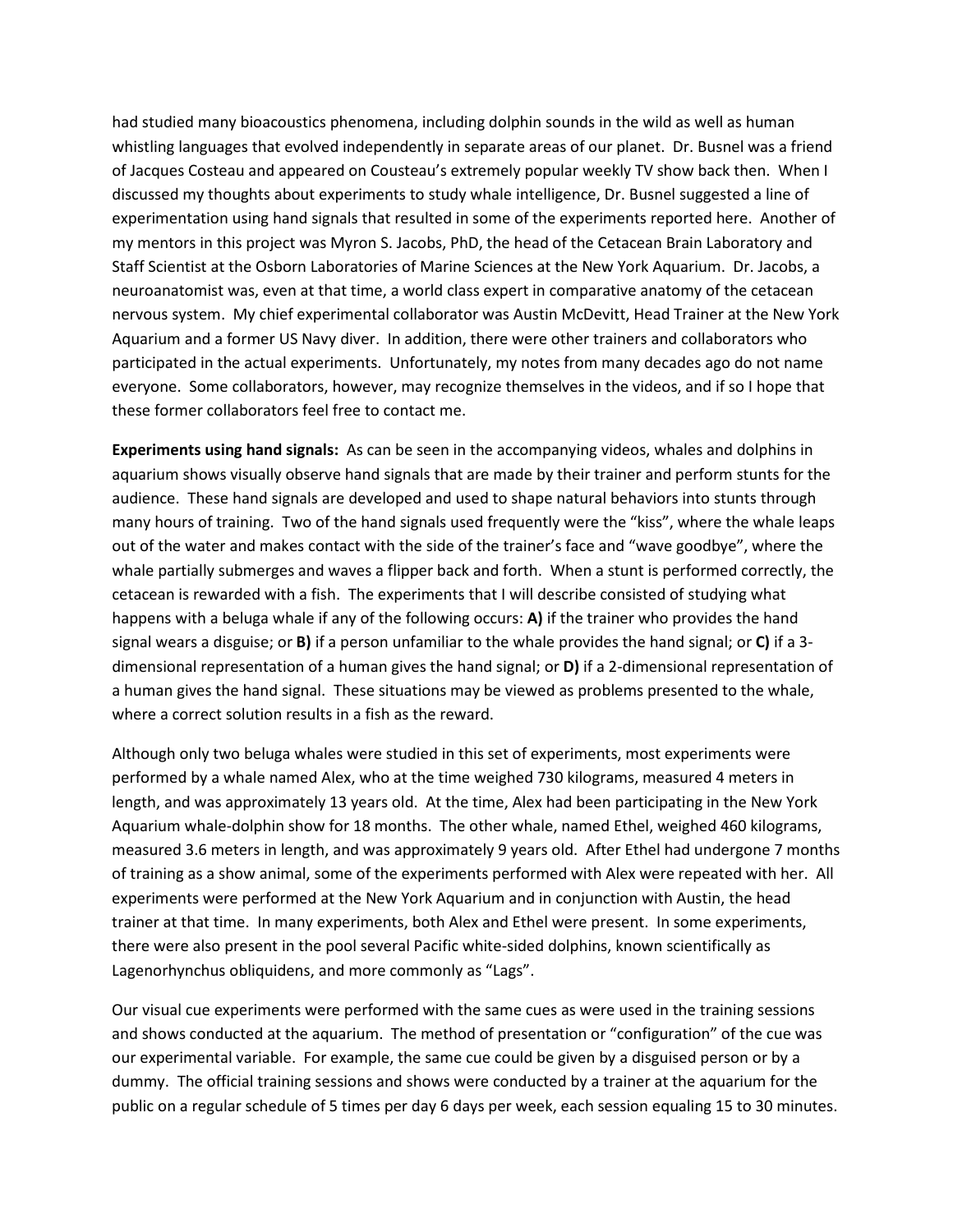In contrast, our experiments were conducted infrequently, typically every other week, to provide a sampling of behavior. On each occasion that an experiment was conducted, two or more visual cues from a repertoire of perhaps six or more were presented and the entire sequence repeated typically once. The experiments began in 1972 and were conducted for more than a year. In our long term memory experiment, we halted all experiments for 14 months before starting again.

**Results:** In all cases, the results were unambiguous. When a visual cue was given, the whale either responded within the first minute or did not respond, even after 5 minutes. Alex responded correctly to cues presented by a disguised trainer, such as a trainer wearing a raincoat and gasmask, and to visual cues presented by unfamiliar humans. There were no correct responses when a life-size 3-dimensional dummy was for the first time held in front of and manipulated by the trainer. Nor did Alex respond to the hand signals when the trainer was covered by a bed-sheet, unless the trainer's face was exposed. However, when the trainer was covered by a bed-sheet that had eyes, a nose, and a mouth sketched over the blank face and the visual cues were presented, correct responses resulted. Interestingly, from that time on, Alex would respond to a faceless dummy as well, apparently making the mental leap that a face was not required. At this point in time, a dummy could run the show!

Soon afterward, Ethel, the female beluga whale, was introduced into the experiments. She quickly learned to respond to cues given by the 3-dimensional dummy. She did not, however, respond to a dollsized dummy, nor did Alex. When a 2-dimensional life-size dummy (made from a large piece of painted cardboard) was introduced, Alex hesitated at first, but then quickly began to respond to the visual cues given by this manipulated 2-D dummy. Ethel never responded to this 2-dimensional dummy. During that time, she became uncooperative in the training sessions and shows as well as in our experiments. Subsequently, she was moved to another pool.

After a 14 month postponement of all experiments, the 2-D dummy was again presented to Alex. He did not respond to any of the visual cues given by this manipulated dummy but instead swam in slow, deliberate circles around the pool. This behavior was well known to us and classified as "investigatory" as opposed to "refusal to respond". Painting a face on the 2-D dummy elicited the same type of investigatory behavior. Presentation of the faceless 3-dimensional dummy, however, resulted immediately in correct responses. This result was very striking when compared with several repeats of the 2-dimensional dummy experiment in which there were still no responses. Finally, after many more trials that day, Alex began to respond to the 2-dimensional dummy. His responses were reminiscent of early learning behavior.

**Conclusions and Discussion:** We concluded that the whales were able to respond to a visual cue, given in the form of hand signals, without distinction as to who gives the cue. For a particular visual cue, the whales could generalize further to a "representation" of a human, such as a life-size 3-dimensional dummy. Also, we observed that once the whale responded correctly to a cue given by a particular configuration (i.e. dummy, disguised trainer, etc.) the animal will respond to any previously learned visual cue given by that configuration. At first, the male beluga whale did not respond to a faceless dummy or a trainer with a bed-sheet over his head but was later able to do so. We may therefore conclude that facial lines or features were somehow important. Size was important, since there was no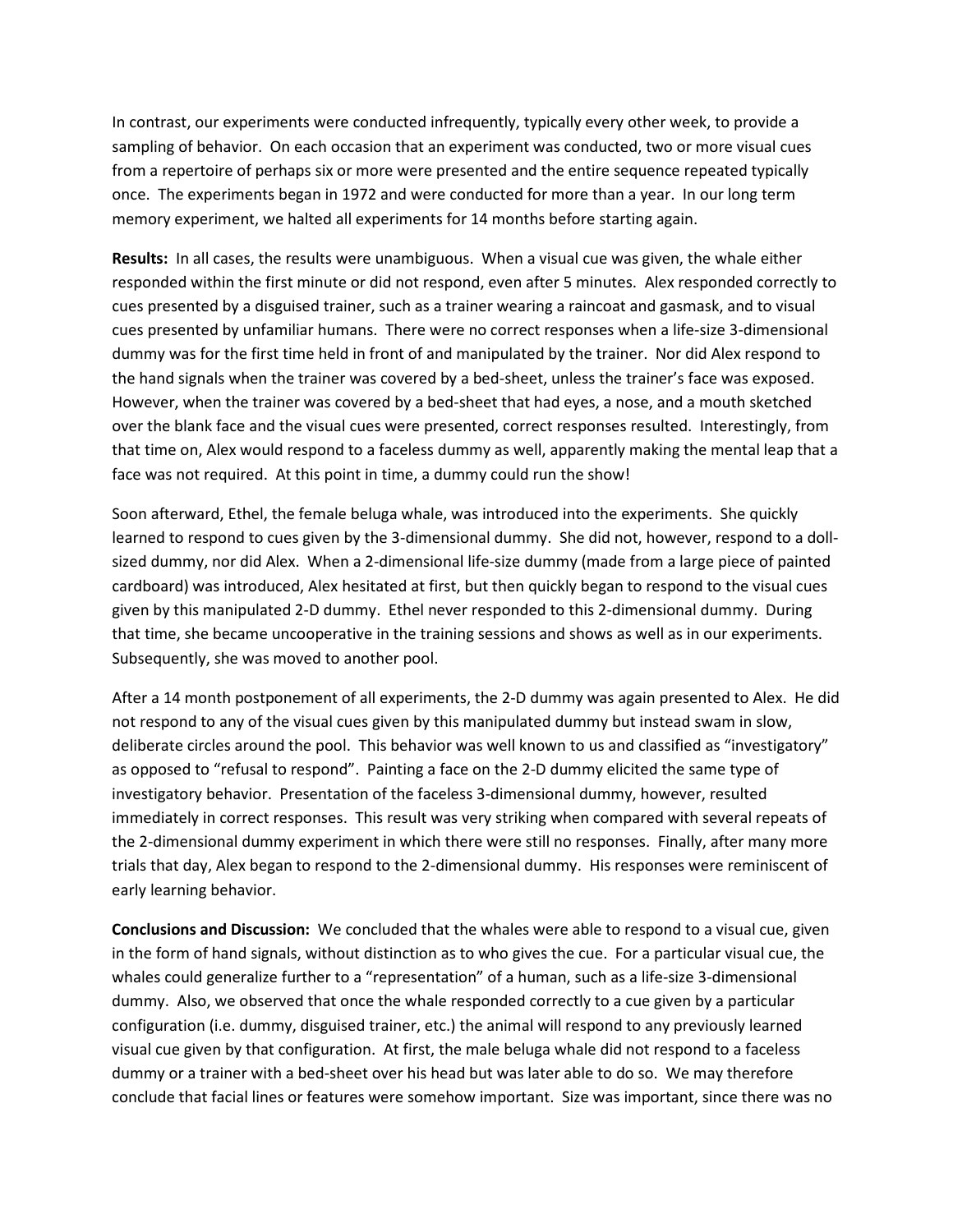response to a doll-sized dummy held in front of the trainer. Perhaps this was due to the visual dominance of the operator standing behind the small dummy. Whether correct responses would have been obtained with the trainer behind a screen and only the doll-sized dummy showing was not tested in this set of experiments. The male beluga whale made the transition from a 3-dimensional dummy to a 2-dimensional dummy after initial hesitation. That there was indeed a perceptual difference between the 3-D and 2-D dummy configurations was borne out when both dummies were again presented 14 months later. In this instance, the 2-dimensional dummy was apparently forgotten, and there was also a failure to generalize after presentation of the 3-dimensional dummy. Failure to recognize the 2-D dummy may have resulted, at least in part, from fewer presentations and reinforcements for the 2-D dummy than for the 3-dimensional dummy. Prior to the 14 month cessation of all experiments, the 2-D dummy had been presented on 4 occasions over a 1 month period as opposed to 18 occasions over a 12-month period for the 3-D dummy. It seems, therefore, that the relationship between 3-dimensional and 2-dimensional patterns may not be as obvious to a beluga whale as would be expected for most humans participating in a similar experiment.

A most striking result was the response to the 3-D faceless dummy after the 14-month hiatus. The whale did not initially respond to this dummy but learned to do so during our experiments. This posthiatus result may be indicative of a good long term memory. The conditioning influence of the scheduled daily training sessions and shows at the aquarium may be considered as a baseline and the actual experiments that we performed as a deviation from the baseline.

### **Part 1. Selected Videos (1-10, below)**

**[1]** Typical correct responses to trainer –

One of many videos made of beluga whales responding to hand signals given by the trainers at the aquarium.

**[2]** Trainer w. gasmask, hat, etc. –

For the first time, a trainer wore a disguise and delivered hand signals to see how the beluga whales would respond. They responded normally.

**[3]** Trainer w. gasmask, gloves, raincoat and hood –

In this case, a more complex disguise was worn by the trainer to see if the typical beluga response to hand signals would be obtained. Typical beluga responses were obtained.

**[4]** Unfamiliar person replaces trainer –

What if the trainer is replaced by a complete stranger (in this case me). Would the beluga whale still respond to the hand signals? Yes, he certainly did.

**[5]** Three dimensional dummy gets no responses –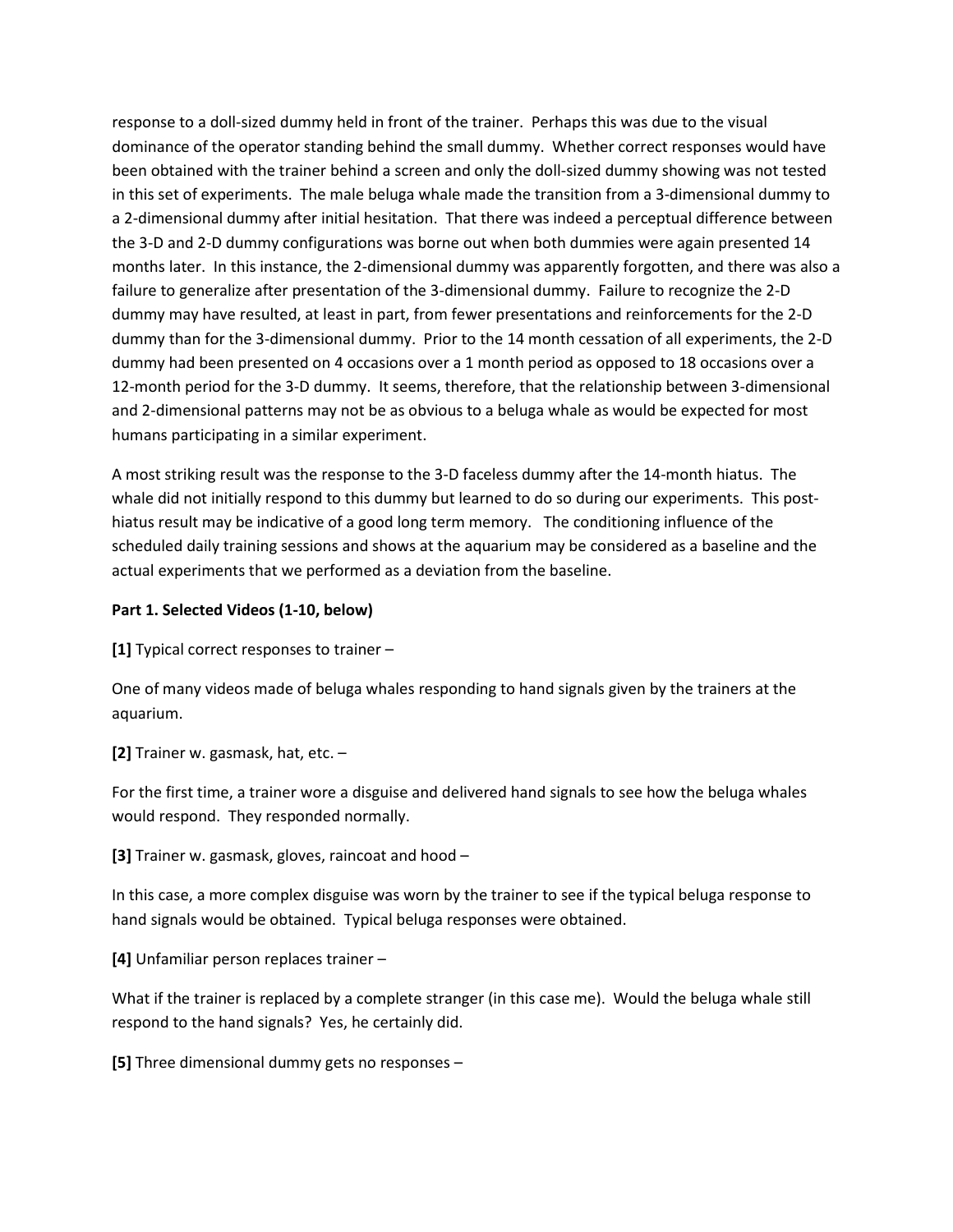When a 3-dimensional representation of a human, i.e. a dummy, was held in front of the human and the dummy's arms manipulated to produce hand signals, the beluga whales did not respond. Finally, we had reached a new level.

**[6]** Trainer w. bedsheet over body/face –

When a trainer disguises himself as a dummy by placing a bedsheet over his head and upper body to see what the beluga whale response to the hand signals will be, no response resulted.

**[7]** Trainer w. bedsheet, face showing –

When the same trainer, who disguised himself as a dummy by placing a bedsheet over his head and upper body, then exposed his face, the whales responded normally to the hand signals. This suggested that faces or facial lines were somehow important to the belugas.

**[8]** Trainer w. bedsheet w. painted face –

When a trainer was disguised as a dummy, using a bedsheet over his head and upper body, but also had a simple face (eyes nose and mouth) drawn on the bedsheet with a marker pen on the area corresponding to his face, the whales responded normally to the hand signals. This also suggested that faces or facial lines were somehow important to the belugas.

**[9]** 2-D Dummy without face painted on it –

Whereas we had figured out that facial lines were somehow important to the belugas, the belugas were apparently also figuring things out. At that point in time, presenting a 3-dimensional dummy with no face resulted in correct responses. Both whales responded to the 3-dimensional dummy with or without a face drawn on it. When a 2-dimensional dummy with no face was introduced, only one of the whales, Alex, responded quite easily.

**[10]** 3-D Dummy w. face painted on it –

As mentioned above, both whales responded to the 3-dimensional dummy with or without a face drawn on it.

**[11]** Trainer w. Alex & Ethel, including fetch –

This video shows two belugas, Ethel and Alex, responding to a variety of hand signals and fetching a ring.

**[12}** Trainer w. Alex & Ethel & 2-D dummy –

This last video of Part 1 shows how Alex, but not Ethel, responded to the 2-dimensional dummy.

**Cetaceans at Night: Whales Do Not Sleep.**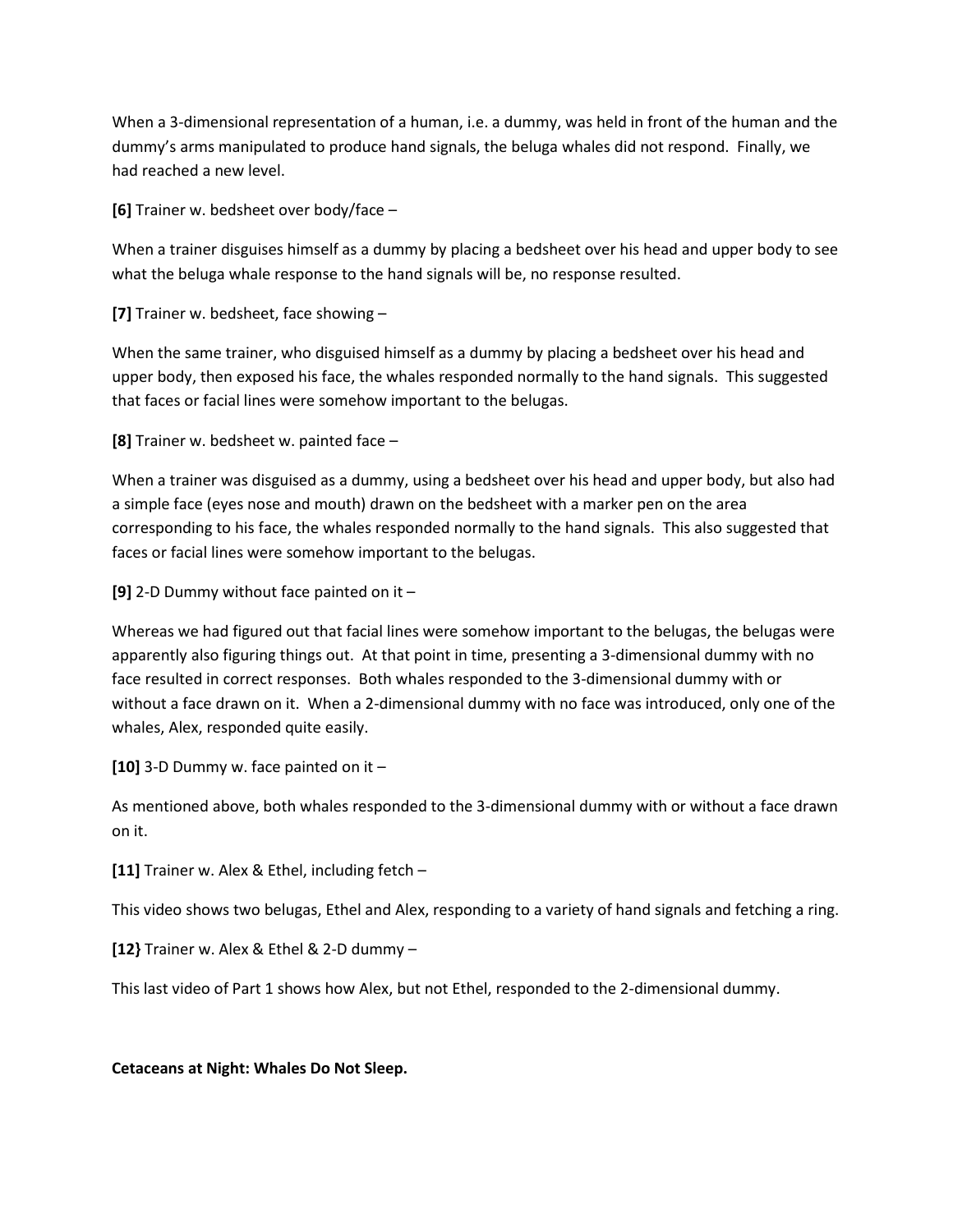In a short time, I got to know a number of people at the New York Aquarium. As I mentioned, one very inspiring person was Myron S. Jacobs, PhD, the Head of the Cetacean Brain Laboratory and Staff Scientist at the Osborn Laboratories of Marine Sciences, New York Aquarium. Dr. Jacobs, a neuroanatomist, was studying and mapping the brain of the beluga whale. He pointed out to me that the beluga whale has a brain slightly larger than that of a human. He also indicated that the ratio of the number of nerve fibers coming from the ears to the brain vs. the number coming from the eyes to the brain is much higher in the beluga than in the human. That is, although the total number of nerve fibers from the eyes to the brain plus from the ears to the brain is not that much different in the beluga whale and human, the ratio of auditory information vs. visual information sent to the brain is much higher in the beluga than in the human. This suggests that human perception is more visual than for the beluga, and beluga perception more auditory than for the human. He then showed me his brain map and pointed out the motor cortex, used to operate the muscles in the body, and the sensory cortex, used to process all sensory information. He also indicated a part of the brain known as the association cortex, involved in integrating the information from the motor cortex and sensory cortex, and also believed to be related to intelligence. He then pointed out that the association cortex is proportionally larger in the beluga than in the human. Given this new information, how could I not pursue studying the problem of whale intelligence?

One of the things that fascinated me was that several trainers at the aquarium were of the opinion that cetaceans do not sleep. I could not believe this. From my studies in medical physiology, it was clear to me that sleep has several stages including rapid eye movement or REM sleep. One stage, however, is that of the deepest sleep, sometimes called: slow wave sleep, deep sleep, or delta sleep. In slow wave sleep, there is no eye movement or muscle activity. It is very difficult to wake a person up from this stage, and this stage is absolutely necessary for the brain and for survival. I simply did not believe that cetaceans do not sleep.

Surprisingly I got permission to spend the night at the New York Aquarium to observe the lack of sleep in the beluga whales. Apparently, there were staff members at the aquarium throughout the night, and it was not a big deal for me to sit in a dark underground location next to the glass window of a beluga whale holding pool where the whales stayed at night and for me to observe the whales throughout the entire night. There were four belugas in this well illuminated holding pool. All four were together and situated near the bottom of the pool. I could see them, but they couldn't see me. I had plenty of coffee and NoDoz caffeine tablets to stay awake all night.

As the night got later and darker, I observed that all four whales surfaced for air a bit less frequently, and their other swimming tended to be less pronounced and eventually ceased. Other than coming up for air, they seemed to be relaxing. Their eyes rarely closed, and when their eyes were closed, it was only for seconds at a time. At dawn, I was convinced that all four beluga whales had slowed down their activity levels but did not sleep, or at least undergo sleep as we know it.

After I returned home, I went to sleep. The next day I thought about this a lot. It occurred to me that since cetaceans have to come up for air to breathe they cannot afford to sleep as humans do and risk drowning. Yet the brain absolutely requires sleep. Therefore they must put parts of the brain to sleep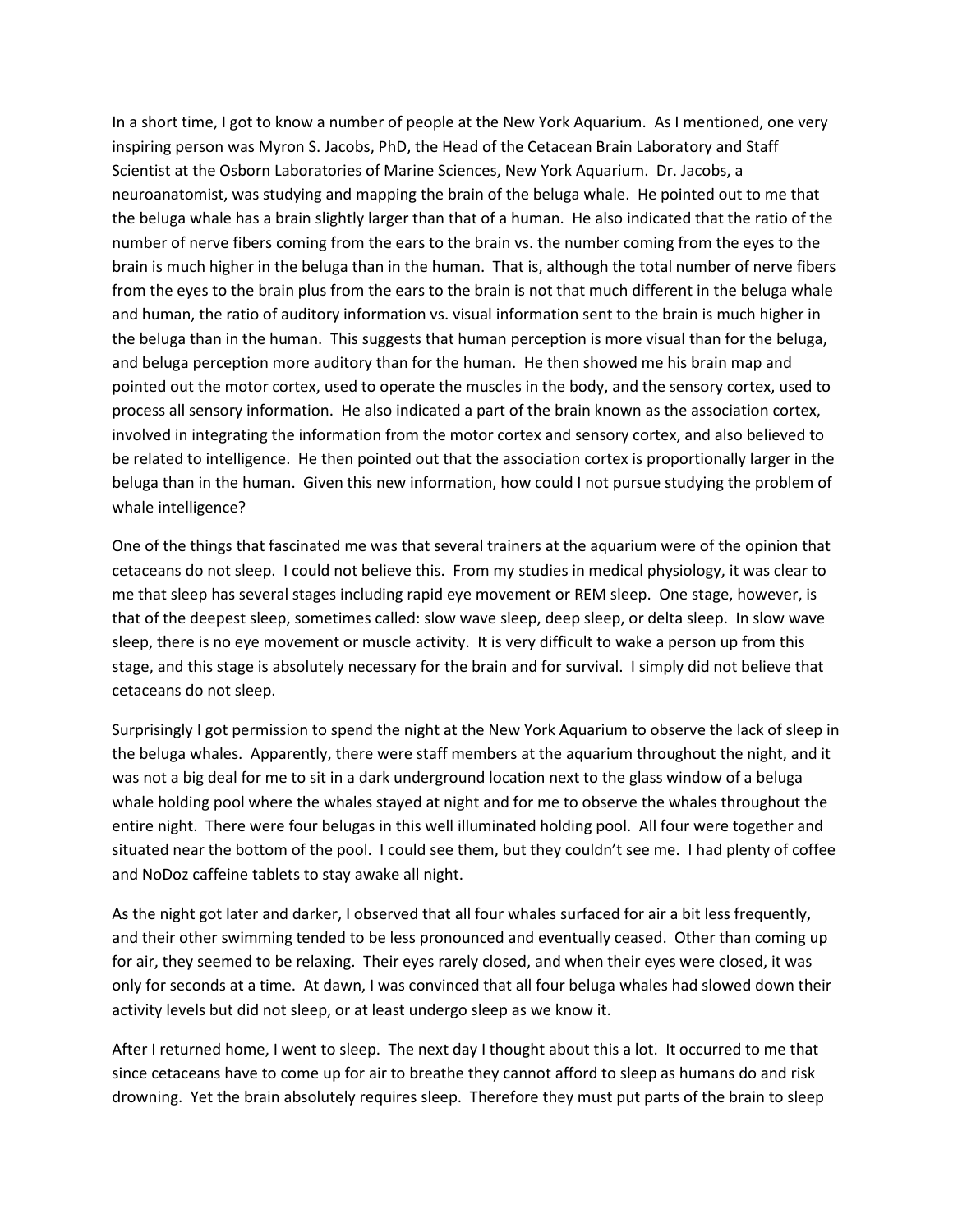while other parts are awake. I then thought of the cat and the dog, both very familiar animals to me. It is difficult to say which is more intelligent a cat or a dog. A cat has a smaller brain than a dog, yet the cat spends a greater proportion of its life sleeping than does a dog. So perhaps a larger brain enables some animals to exist on less sleep. This might explain the large cetacean brain size and suggest that the cetaceans are not more intelligent than humans, even if they have larger brains. To achieve the physiological phenomenon of less sleep or no sleep at all, as we know it, a larger brain is probably needed.

Back then, in the early 1970's, it was perhaps a radical idea to suggest that parts of the brain sleep while other parts are wide awake, but today, based on relatively recent research with electro encephalogram (EEG) recordings of cetacean brain activity using electrodes on the head, as well as brain scans, it appears that cetaceans and some birds have the ability to put one hemisphere of the brain to sleep at a time for survival purposes and to not ever sleep fully with both cerebral hemispheres the way humans and many other animals do.

### **Links to Research on Sleep in Whales and Dolphins**

Unihemispheric slow wave sleep

[http://en.wikipedia.org/wiki/Unihemispheric\\_slow-wave\\_sleep](http://en.wikipedia.org/wiki/Unihemispheric_slow-wave_sleep)

### Do whales and dolphins sleep?

<http://animals.howstuffworks.com/mammals/question643.htm>

How do dolphins sleep?

<http://www.livescience.com/44822-how-do-dolphins-sleep.html>

'Brain-juggling' lets dolphins avoid sleep deprivation

[http://www.newscientist.com/article/dn17059-brainjuggling-lets-dolphins-avoid-sleep](http://www.newscientist.com/article/dn17059-brainjuggling-lets-dolphins-avoid-sleep-deprivation.html#.VPPq4mc5Apc)[deprivation.html#.VPPq4mc5Apc](http://www.newscientist.com/article/dn17059-brainjuggling-lets-dolphins-avoid-sleep-deprivation.html#.VPPq4mc5Apc)

Sleep (non-human)

http://en.wikipedia.org/wiki/Sleep (non-human)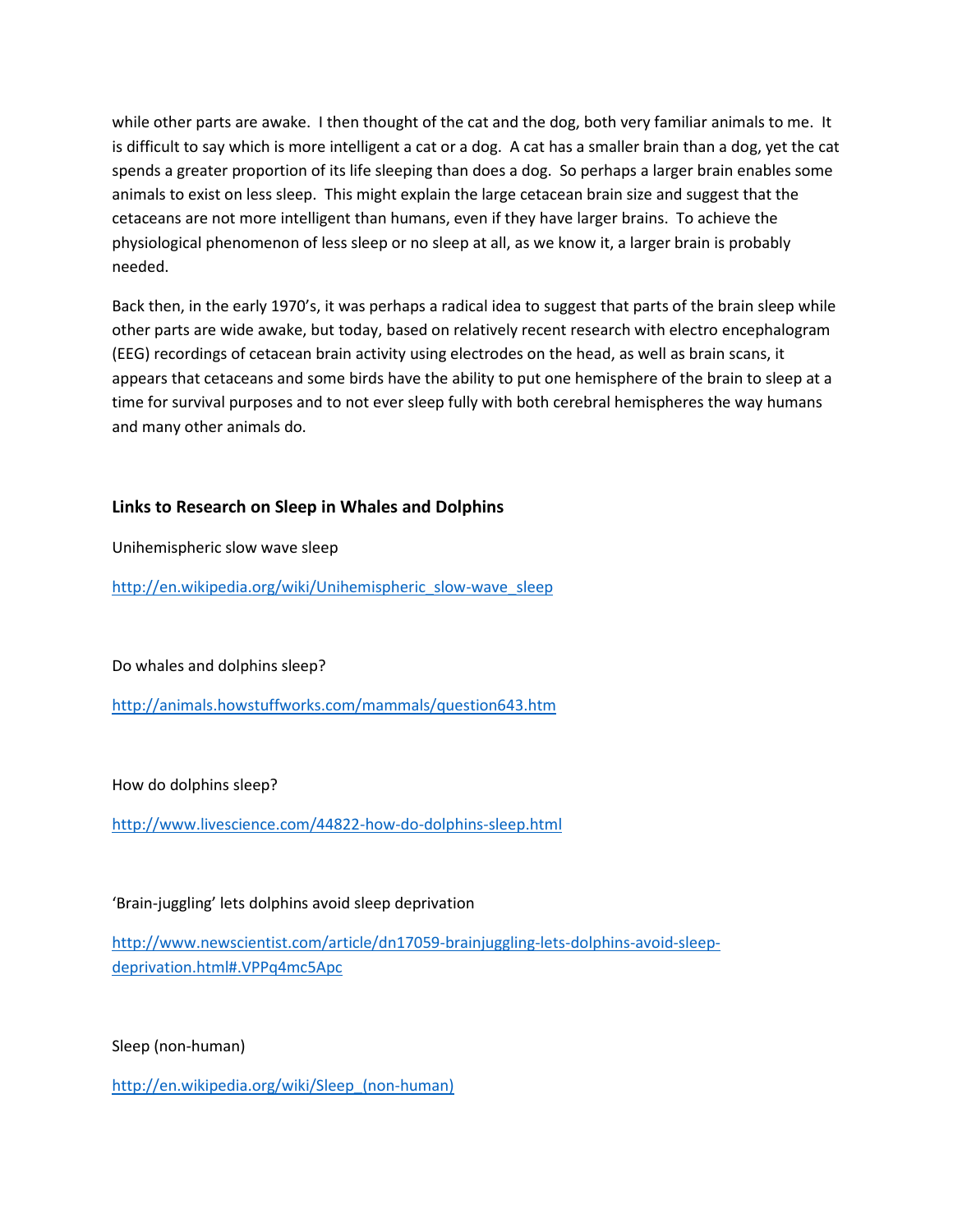### Disadvantages of unihemispheric sleep

<http://biology.stackexchange.com/questions/3241/disadvantages-of-unihemispheric-sleep>

### Journal Articles & Videos

<http://www.sciencedirect.com/science/article/pii/S0149763400000397>

<http://onlinelibrary.wiley.com/doi/10.1111/j.1365-2869.1994.tb00123.x/abstract>

<https://www.youtube.com/watch?v=nc4fKr-5J-I>

<http://www.ncbi.nlm.nih.gov/pubmed/11118608>

## **VIDEO 2 – Cetacean Problem: Examining Unfamiliar Objects**

### **How does a beluga whale examine an unfamiliar object?**

**Introduction:** In the early 1970s, when I began studying beluga whales at the New York Aquarium, one of my experiments was to study how beluga whales examine unfamiliar objects. This was a prelude to the "Two Whale Communication Experiment" that I never performed but is described separately as the "AHA" Experiment at the end of this paper. One of the first experiments was to suspend a 2.5 pound barbell weight, consisting of a composite material with a hard plastic shell on a thin piece of rope in one of the whale and dolphin pools. Attached to the rope and weight was a small hydrophone to record audible clicking echolocation pulses. It should be noted that some very high frequency ultrasonic clicks could not be heard and recorded with the equipment used, but the objective here was to determine only if the whale was using echolocation on this unfamiliar object attached to the rope.

The result from studying several beluga whales was that there were apparently several stages of examination of this unfamiliar object.

1. When the unfamiliar object was immersed in the water, the beluga whale, as seen in one of the videos, first stayed at the other end of the pool, keeping a good distance from the object and then swimming back and forth while emitting echolocation clicks, as detected via the hydrophone.

2. The whale then swam in circles, closer to the object, occasionally emitting clicks.

3. He then began swimming in wide circles, passing the object and expelling water with his mouth to push the object and observe what happened and how it moved.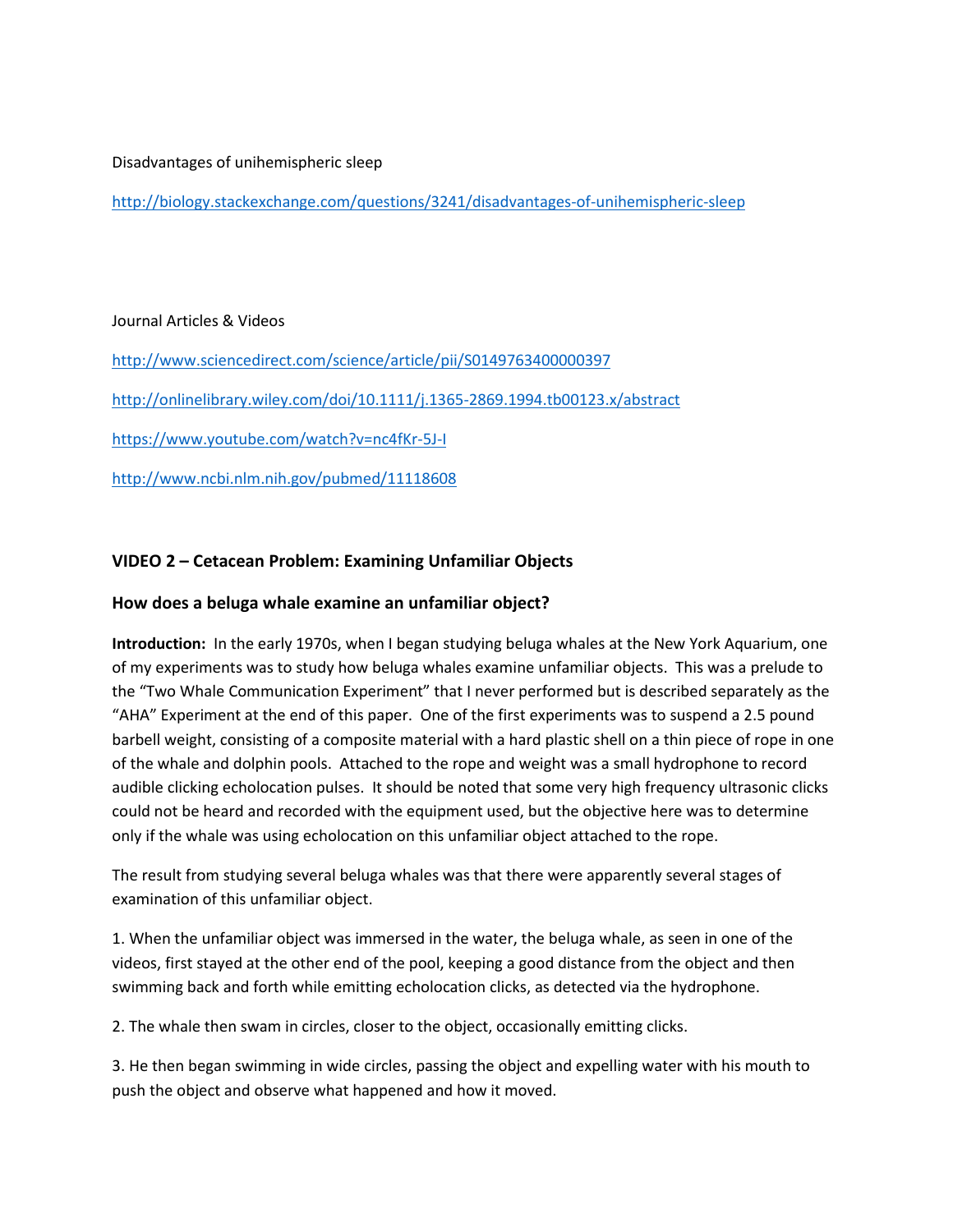4. Then he grabbed the object in his mouth, apparently gingerly and with finesse, emitting clicks, audible via hydrophone, while holding onto the object.

5. Finally, he began to play with the object, as seen in the video.

The biggest surprises to us were: a) the whale's use of expelled water, apparently to study the object's mass and motion; and b) the continued clicks for an extended period of time while the object was in the whale's mouth. The latter observational behavior was suggestive of combined proprioception and proximal echolocation sensory modalities in his examination of the object partially contained in the mouth.

### **Unfamiliar Object Examination: Selected Videos (1-7, below)**

- **[1]**Alex echolocates/examines barbell weight (with hydrophone)
- **[2]**Alex and bouncing weight (w/o hydrophone)
- **[3]**Blanchan examines weight with sponge
- **[4]**Alex examines seashell
- **[5]**Alex examines small piece of forged metal
- **[6]**Alex examines weight with sponge
- **[7]**Alex examines two weights, the upper weight with a hydrophone in the center

# **VIDEO 3 – Whale Observations near the Saguney River**

# **How do beluga whales behave in their own natural environment?**

**Introduction:** In September 1973, near the end of my whale research, I led an expedition, primarily with my friends from the New York Aquarium, to the Saguney River in Quebec Provence in Canada. The purpose of this trip, lasting several days, was to observe beluga whales in their natural environment and to identify behavioral differences relative to the beluga whales in captivity that we had studied. The Saguney River empties into the St. Lawrence Estuary, at the town of Tadoussac (Tadoussac is not shown on map below).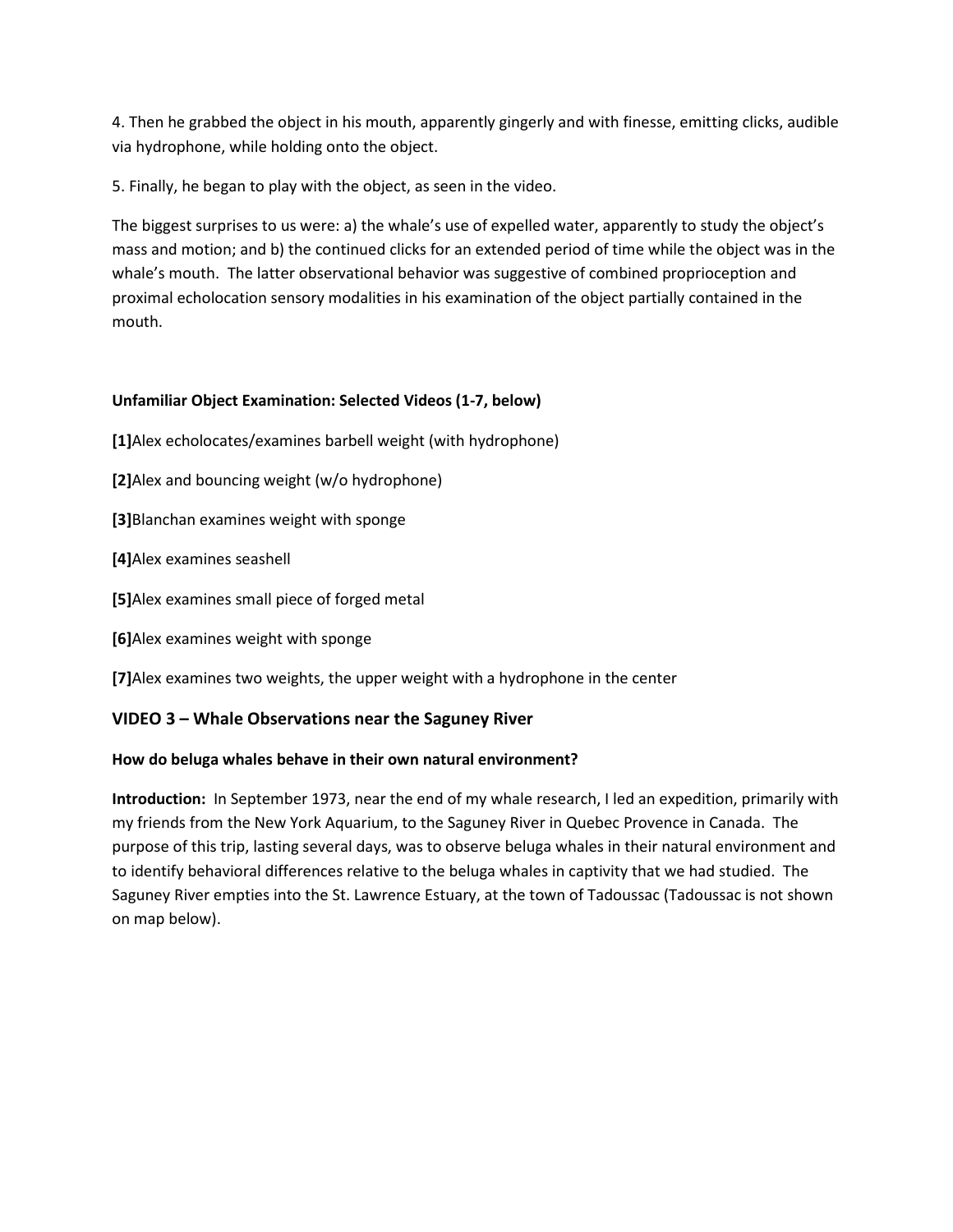

**Saguney River and Tadoussac:** Near the lower left corner, the St. Lawrence River (not labeled) passes Quebec and becomes the St. Lawrence Estuary (not specifically labeled either). The Saguney is the narrow river flowing from the NW into the estuary about midway between Quebec City and Mont-Joli, both at the left third of the map. The Saguney enters the estuary at the town of Tadoussac (not identified on this map).

**Estuary and Gulf of St. Lawrence:** [From:<http://www.qc.dfo-mpo.gc.ca/golfe-gulf/index-eng.html> ] The St. Lawrence River begins as the outflow of the Great Lakes and widens into a large estuary near Ile d'Orléans, adjacent to Quebec City (lower left corner of map) where the river's fresh water first encounters oceanic salt water and the typical two-layer estuarine circulation begins. Continuing downstream, the surface water of the St. Lawrence becomes more increasingly salty, finally having a true oceanic character at the head of the Laurentian Channel (off-shore of Tadoussac), where strong upwellings bring deep waters to the surface. Among the deepest and largest estuaries in the world, the St. Lawrence estuary extends nearly 250 km before it widens into the Gulf of St. Lawrence. This enclosed sea is connected to the Atlantic Ocean by Cabot Strait and the Strait of Belle-Isle at the lower right of the map prior to the Atlantic Ocean and at the upper left of the map, respectively.

**Whales in the Saguney River:** The Saguney River is a fresh water river flowing into the estuary. Whales, including beluga whales, frequently swim up the Saguney to feed on fish. At a park near the town of Tadoussac, we camped out at night and spent most of one day on a rented boat and most of another day on a second, larger boat. We had many opportunities to see beluga whales in groups, called pods. These groups were surprisingly spread out, yet the individual whales coordinated with each other, often surfacing at the same time from different locations to exchange air. On the second boat that we traveled on, a large pod of whales, consisting of about 50 belugas, surrounded the boat and all spouted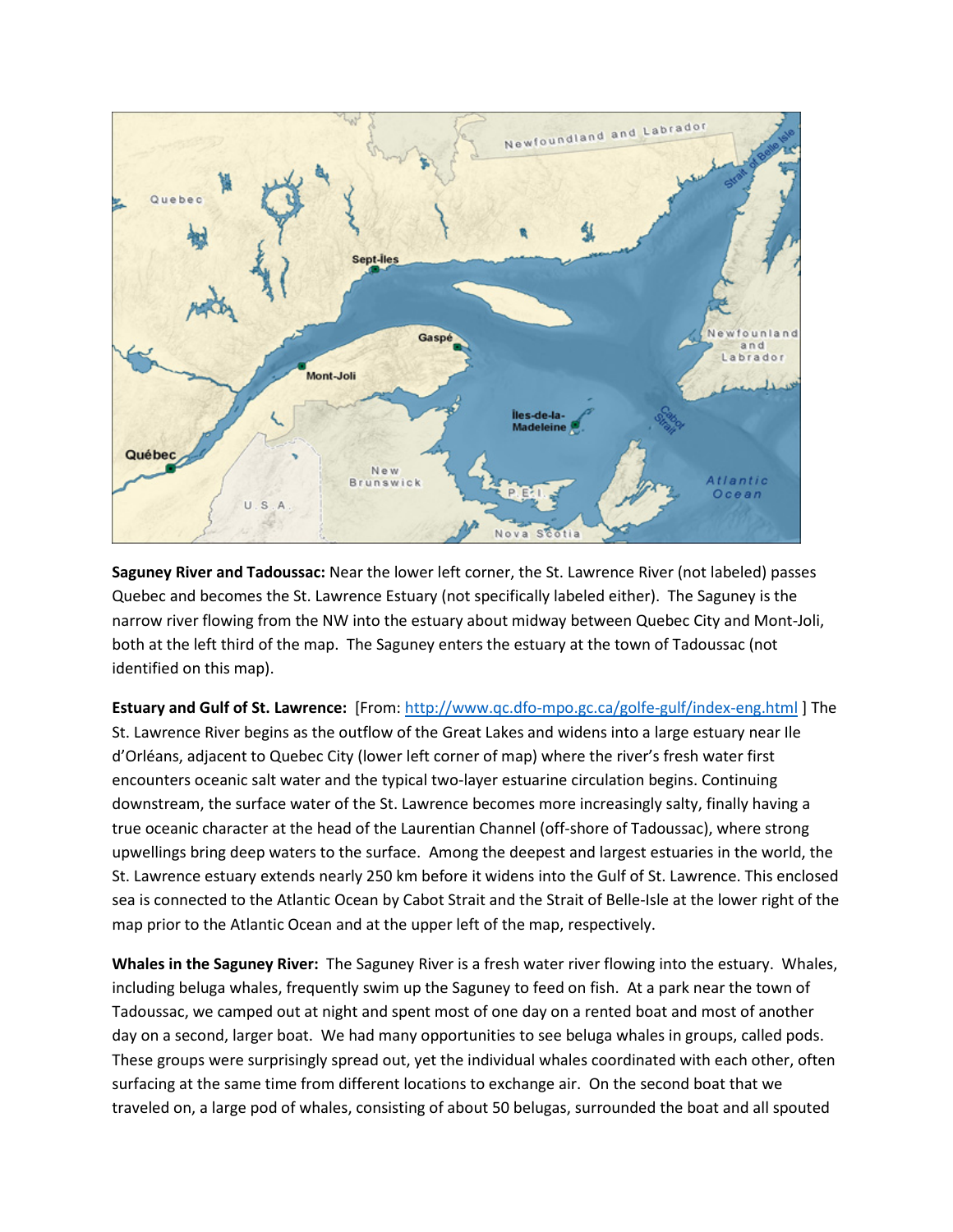at the same time – almost as a salute to the boat or its captain. It was an impressive sight, and it made one think that the whales confined in small tanks that we had been studying were like prisoners, confined in small cells. The behavior of the beluga whales in the wild appeared to be quite different from that of the whales in captivity. In the wild it was a social event, involving group behavior. Recalling the behaviors of the belugas in captivity, it seemed as though we were dealing with solitary whales, deprived of the social units that enable them to flourish.

In addition to the belugas, we also came across three baleen whales that were continually diving, presumably to feed on fish. Baleen whales, one of the two suborders of cetaceans, have whale bone instead of teeth and strain the water to retain large amounts of krill, other crustaceans, and small fish. The toothed whales are the other cetacean suborder and include dolphins, belugas, killer whales, and others, with the sperm whale being the largest toothed whale. The largest baleen whale is the blue whale, believed to be the most massive animal ever to have lived on earth, outweighing the largest of the dinosaurs. Larger baleen whales tend to have large brains and long lifespans. Bowhead whales that were recently killed still had harpoons in their bodies from about 1890 which, along with analysis of amino acids, indicated a maximum life span of from 177 to 245 years old. At the Saguney River, we were unable to positively identify the species of the three baleen whales that we observed continually diving near the shore.

Each of the baleen whales that we observed at the Saguney was about 30 feet long, and all three were diving to considerable depths, based on the speed of the dive and the time until surfacing. Our group was sitting near some rocks, eating lunch, and watching the baleen whales dive for nearly an hour. Near the edge of this part of the shore, the water was believed to be several hundred feet deep. We knew that the water was quite deep right near us, and to our surprise the whales gradually drew closer to us over time as we enjoyed our lunch, presumably because they were curious, and never ceasing their continual diving. After a while, they made a few dives that were close enough – perhaps only 15 feet away – to make direct eye contact while continuing their diving and feeding. It was quite a sight.

### **Whale Observations near the Saguney River: Selected Videos (1-3, below)**

**[1]**Scenes from the Saguney River w. belugas **[2]**Observing baleen whales near the river **[3]**More belugas

### **GRAND CONCLUSION: The "AHA" Experiment**

**The "AHA" Experiment that this was All Leading to:** In the two videos of experiments performed at the New York Aquarium, some of the results of the visual cue experiments performed by the trainers and the beluga whales can be seen as well as how belugas examine unfamiliar objects: that is, objects that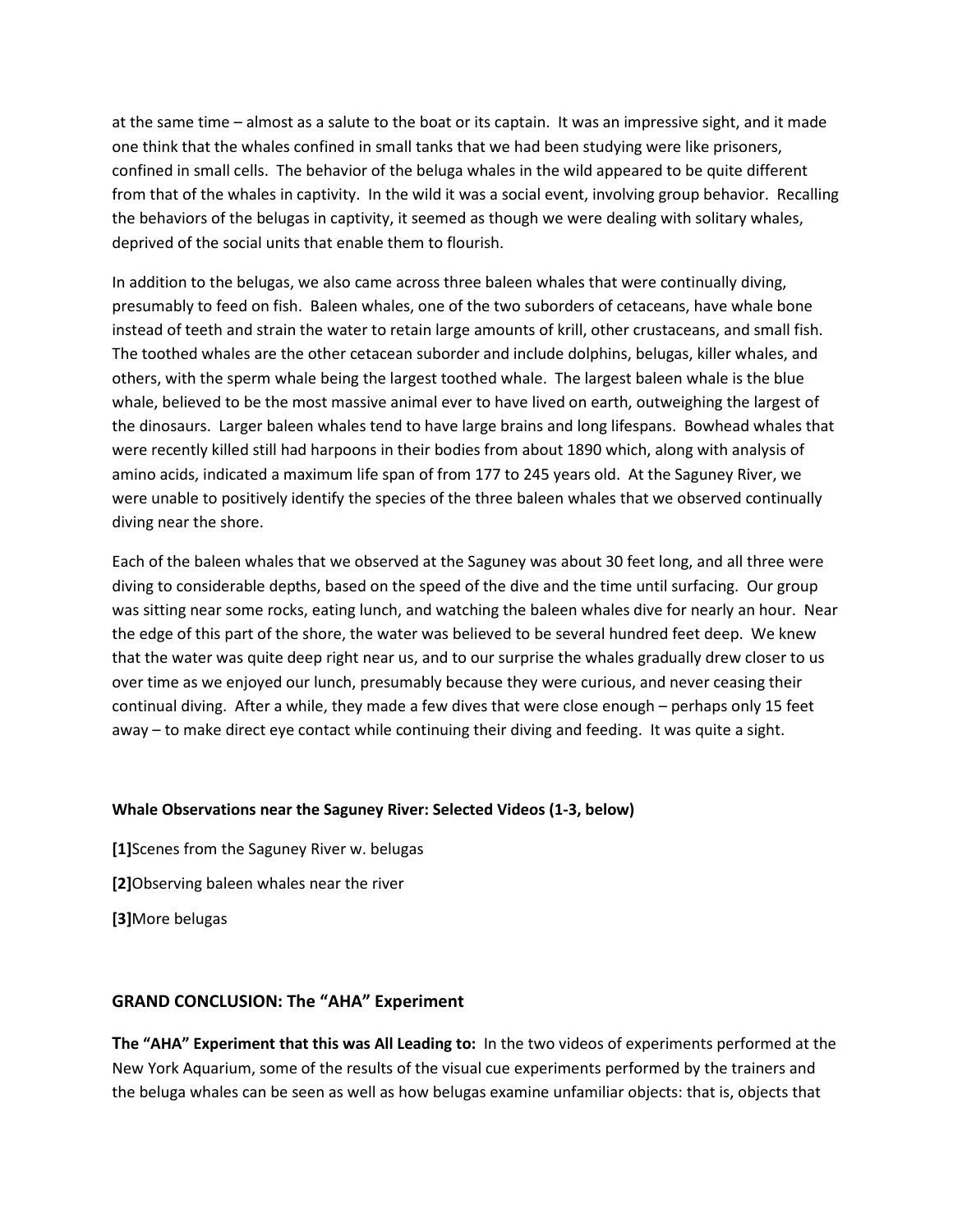they have never seen before. All of this was leading up to what I call "The Two Whale Communication Experiment", which I never performed, but which I believe is entirely possible, and will, perhaps someday be performed.

Using echolocation, cetaceans emit sound pulses, and their brains most likely process the echoes that come back to them, along with the original sound transmission to produce images of what the sound bounced off of. This capability is well known and a bit like sonar, only more sophisticated. When I was performing experiments with the beluga whales, I hypothesized that whales and dolphins may have evolved unique communication systems, based on sound waves but quite different from human languages. I believe that whales and dolphins are able to send each other echolocation signals (primary sound pulses) as well as simulations of the echo (secondary sound pulses) that they received from a prior echolocation. The cetacean brain should be able to convert the primary and secondary sound pulses into an echolocation image. Thus, by sending both primary and secondary pulses, with the appropriate time delay, one whale should be able to communicate to another via a picture or perhaps a cartoon or a simple sketch of what they observed from a prior echolocation experience. This type of communication would be a pictorial language that they can use, quite unlike the language that humans use, which – in the case of humans – has been theorized as an evolution from facial expressions into sounds, enabling early humans to make facial expressions in the dark.

This hypothesis of whale and dolphin communication has never been proven, and I doubt that it has ever been properly tested. Hopefully, someday an appropriate experiment will be performed to test this hypothesis. I will outline my experimental approach below for "The Two Whale Communication Experiment", which I set out to pursue but was dissuaded by several of my mentors in the medical diagnostics field, where I was actively experimenting and publishing at that time, and who thought it would be a very, very long term project unlikely to be funded by any existing scientific research granting agency any time soon and therefore not a good choice for my future career. As motivated as I was at that time, I listened to my mentors and ceased working on the whale project. Perhaps others will be inspired by my initial results to pursue a similar approach in the future. This is, in part, why I have decided to describe the ideas and results after so long a time. The tipping point that set me in motion was the CNN television presentation: Blackfish.

**The Two Whale Communication Experiment:** After spending a lot of time thinking about how one would demonstrate that whales might be able to communicate via sound waves using pictures, cartoons, or sketches, I devised what I call the Two Whale Communication Experiment.

The object is to have two whales, each in a partitioned section of the same pool. The pool would be divided evenly in the center by a solid wall that is essentially a sound-insulating barrier with an underwater opening in the barrier covered by a removable hatch, enabling passage of echolocation sounds when the hatch is removed. Unfamiliar objects could be presented underwater to each of the whales individually on their side of the barrier and would be achieved with the hatch in place and the underwater opening closed off.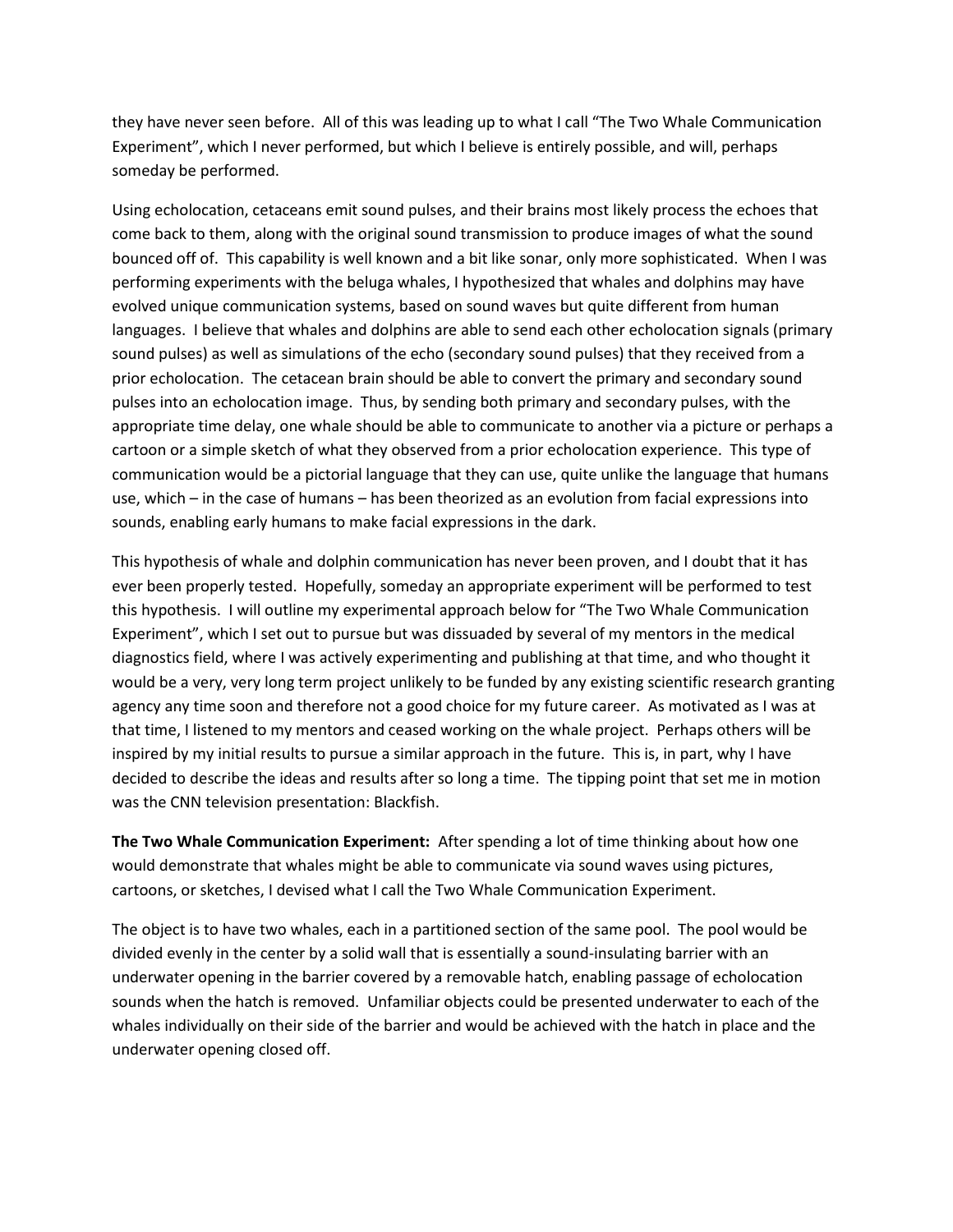Alternatively, the whales could be situated in two adjacent pools, connected by a water-filled conduit, enabling passage of echolocation sounds through the water. This conduit would be too small for the whales to move through, and unfamiliar objects immersed in the water and presented to each of the whales individually in their respective pools would take place in an area of the pool not in the line of sight. Sound communication through the conduit could be turned off by placing a sound-insulating cover in either pool to close off the water-filled conduit.

The experiment would proceed as follows.

**1)** The first whale (Whale No. 1) would be presented with an unfamiliar object, immersed or suspended in the water for examination. [The results might be similar to what was obtained in VIDEO 2 for the beluga whales examining unfamiliar objects.]

**2)** Afterward, the two whales would be allowed to communicate, **a)** via lifting the removable hatch covering the underwater opening in the case of a single pool with a barrier or **b)** via lifting the soundinsulating cover in the case of two connected pools to reestablish sound transmission between the two pools so whales could swim toward and communicate via the underwater conduit.

**3)** Then the second whale (Whale No. 2) would be presented with several unfamiliar objects, e. g. a total of five, each suspended in the water for examination. This would be completely out of the line of sight of Whale No. 1. If Whale No. 2 selects the same object that the first whale (Whale No. 1) was presented with immediately prior to this (that is: the correct one of the five) then a uniquely characteristic whistle or horn would blow and both whales would be rewarded with fish.

**4)** The experiment could also be periodically reversed, with Whale No. 2 examining the unfamiliar object and Whale No. 1 making the selection from the set of unfamiliar objects.

**5)** It should be possible at this point in time to continue these experiments with the same unfamiliar objects and also with new sets of unfamiliar objects to see if the rate of successful selection of the correct object (I in 5 or 20% for a random guess) approaches 100%. The only way that a whale can achieve a high probability of success in selecting the correct unfamiliar object from a set of unfamiliar objects would be if the first whale can communicate the correct object, e.g. via an image, to the second whale when the two whales are allowed to communicate. This communication would always be encouraged, via sound barrier removal, prior to the second whale being presented with the set of objects for selection of the one that will result in a reward for both whales.

Ruling out mental telepathy as a possible form of communication, successful selection of the correct unfamiliar object could be achieved via a language, such as human languages, or via sign language using appendages, or via a pictorial communication using an acoustic image that describes the correct object. It is reasonably well established that cetaceans do not have a human-type language for communication and do not have human-like appendages capable of intricate sign language. So if the experiment proves to be successful, and a higher proportion of correct answers than would be expected by random chance is the result, the next step would be to determine the exact nature of the communication and how it is achieved, presumably via acoustic means. This could involve the use of an array of acoustic sensors,